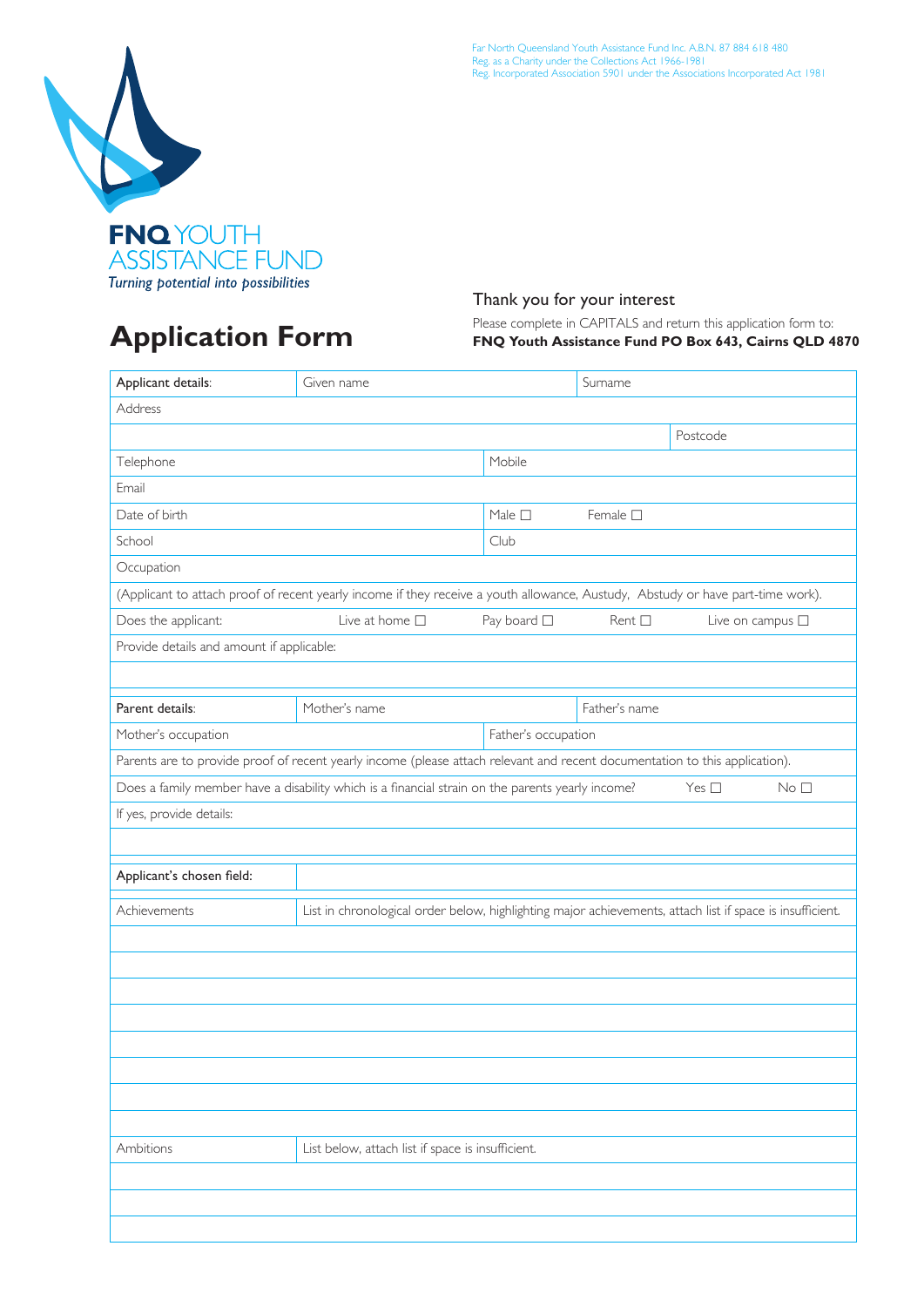

# **Application Form** (continued)

| Applicant details:                                   | Given name                                                                                                             |                       | Surname              |                            |  |  |  |
|------------------------------------------------------|------------------------------------------------------------------------------------------------------------------------|-----------------------|----------------------|----------------------------|--|--|--|
| PROGRAM FOR WHICH ASSISTANCE IS SOUGHT               |                                                                                                                        |                       |                      |                            |  |  |  |
| Where (Name institution/University/Sporting event)   |                                                                                                                        |                       |                      |                            |  |  |  |
| Course/Event applying for                            |                                                                                                                        |                       |                      |                            |  |  |  |
| If enrolled in a course, which year?                 | First year $\square$                                                                                                   | Second year $\square$ | Third year $\square$ | Fourth year <sup>[1]</sup> |  |  |  |
| If applying for an event, what are the dates?        |                                                                                                                        |                       |                      |                            |  |  |  |
| Teacher/Coach name                                   |                                                                                                                        |                       |                      |                            |  |  |  |
| Teacher/Coach address                                |                                                                                                                        |                       |                      |                            |  |  |  |
|                                                      |                                                                                                                        |                       |                      | Postcode                   |  |  |  |
| Teacher/Coach Telephone                              | Teacher/Coach Mobile                                                                                                   |                       |                      |                            |  |  |  |
| <b>ASSISTANCE SOUGHT</b>                             |                                                                                                                        |                       |                      |                            |  |  |  |
| Amount of monies sought:                             |                                                                                                                        |                       |                      |                            |  |  |  |
|                                                      | Provide details of the purpose of the amount, including total cost of activity to be undertaken (please attach proof): |                       |                      |                            |  |  |  |
|                                                      |                                                                                                                        |                       |                      |                            |  |  |  |
|                                                      |                                                                                                                        |                       |                      |                            |  |  |  |
| □ YES: Torres Strait Islander or Indigenous Heritage |                                                                                                                        |                       |                      |                            |  |  |  |
|                                                      | Are you currently receiving or applying for assistance from any other organisation?                                    |                       | Yes $\square$        | No <sub>1</sub>            |  |  |  |
| If yes, provide details from whom and amount:        |                                                                                                                        |                       |                      |                            |  |  |  |
| Details of own efforts to raise funds:               |                                                                                                                        |                       |                      |                            |  |  |  |
|                                                      |                                                                                                                        |                       |                      |                            |  |  |  |
|                                                      |                                                                                                                        |                       |                      |                            |  |  |  |
|                                                      |                                                                                                                        |                       |                      |                            |  |  |  |
|                                                      | Submissions as to why you should receive assistance, including references to your qualification as a bona fide case:   |                       |                      |                            |  |  |  |
|                                                      |                                                                                                                        |                       |                      |                            |  |  |  |
|                                                      |                                                                                                                        |                       |                      |                            |  |  |  |
|                                                      |                                                                                                                        |                       |                      |                            |  |  |  |
|                                                      |                                                                                                                        |                       |                      |                            |  |  |  |
|                                                      |                                                                                                                        |                       |                      |                            |  |  |  |
|                                                      |                                                                                                                        |                       |                      |                            |  |  |  |
|                                                      |                                                                                                                        |                       |                      |                            |  |  |  |
|                                                      |                                                                                                                        |                       |                      |                            |  |  |  |
|                                                      |                                                                                                                        |                       |                      |                            |  |  |  |
|                                                      |                                                                                                                        |                       |                      |                            |  |  |  |
|                                                      |                                                                                                                        |                       |                      |                            |  |  |  |
|                                                      |                                                                                                                        |                       |                      |                            |  |  |  |
|                                                      |                                                                                                                        |                       |                      |                            |  |  |  |